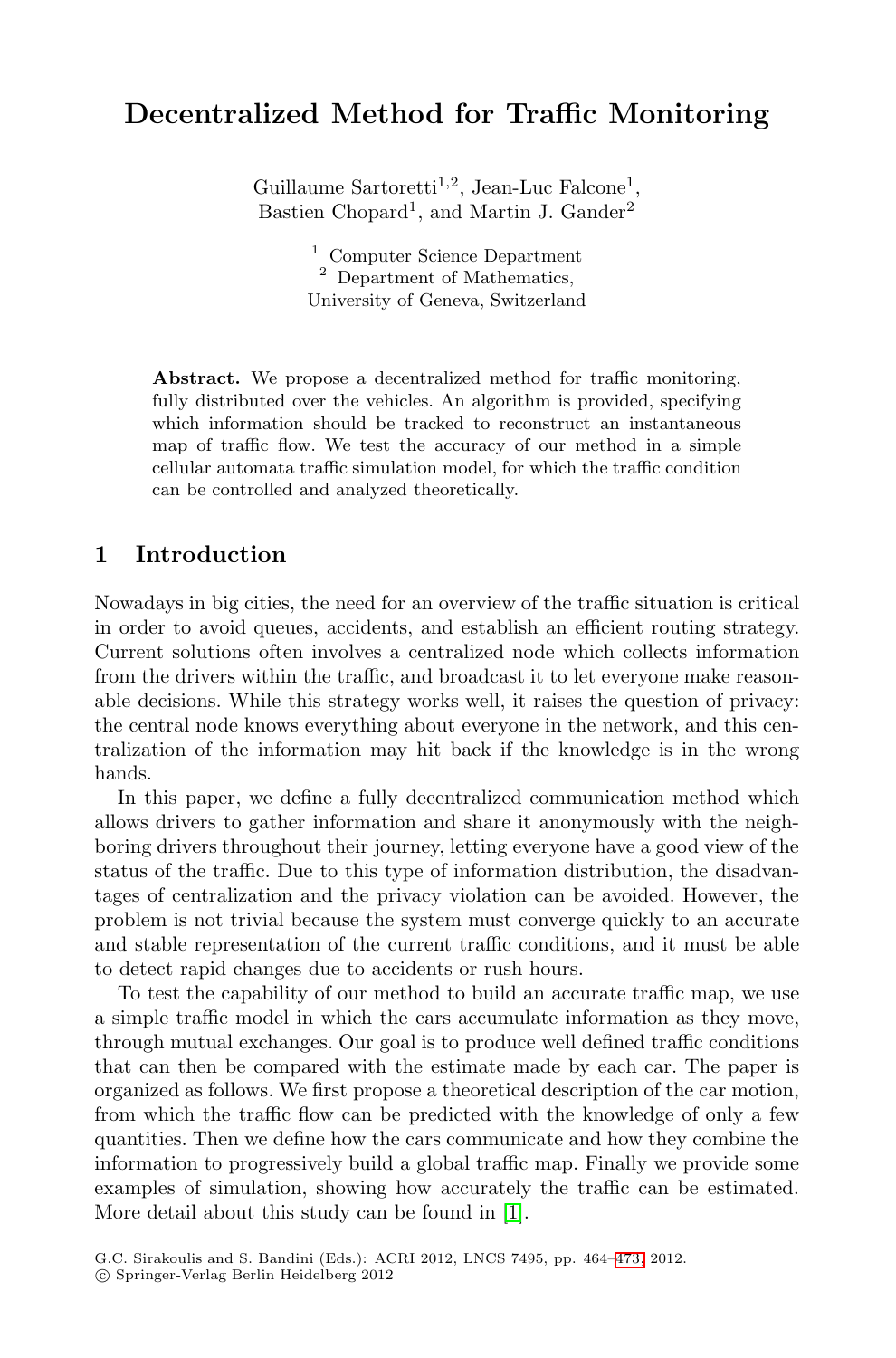# <span id="page-1-1"></span>**2 Traffic Model and Theoretical Framework**

In order to produce simple traffic conditions suitable to test our communication method, we consider a Cellular Automata (CA) model. This approach has been widely used in traffic simulations, with excellent results (see for instance [2–6]).

#### **2.1 Basic Model**

Here we consider several road segments, interconnected through simple junctions. A road segment is a 1D vector of length L, where each component (cell) represents a possible location for a car. Let  $n_i(t)$  be the value of the cell i at time t. We define  $n_i(t) = 1$  if there is a car at location i, at time t. Otherwise, we define  $n_i(t)=0$ 

Here we use Wolfram's rule 184 [7] to describe the motion of the cars on a road:

$$
n_i(t+1) = n_{i-1}(t)(1 - n_i(t)) + n_i(t)n_{i+1}(t) \qquad \text{for } 1 < i < L \qquad (1)
$$

This means that a car moves to the next cell if and only if this next cell is free; otherwise it stays still. Roads are considered as one-way lanes. The two special locations are the beginning and the end of a road. These cells obey other rules that implement the chosen boundary conditions, for instance the junction that interconnects two segments.

**Circuits.** A simple example of interconnection between two roads is the circuit shown in Fig. 1. It is composed of two side by side roads of length  $L_1 = L_2 = L$ . A car reaching the end of one of the roads may cross to the other road with probability  $\pi$  (as if there was a stop sign, or a traffic light), and given that the beginning of the other road is free.

Accordingly, the rule for cells  $1$  and  $L$  can be expressed as

<span id="page-1-0"></span>
$$
n_1(t+1) = m_L(t) (1 - n_1(t)) \cdot Q(t) + n_1(t) n_2(t)
$$
  
\n
$$
n_L(t+1) = n_{L-1}(t) (1 - n_L(t)) + n_L(t) (1 - m_1(t)) \cdot P(t)
$$



Fig. 1. Diagram of a two-road circuit, with an initial number  $M_1$  and  $M_2$  of car on each road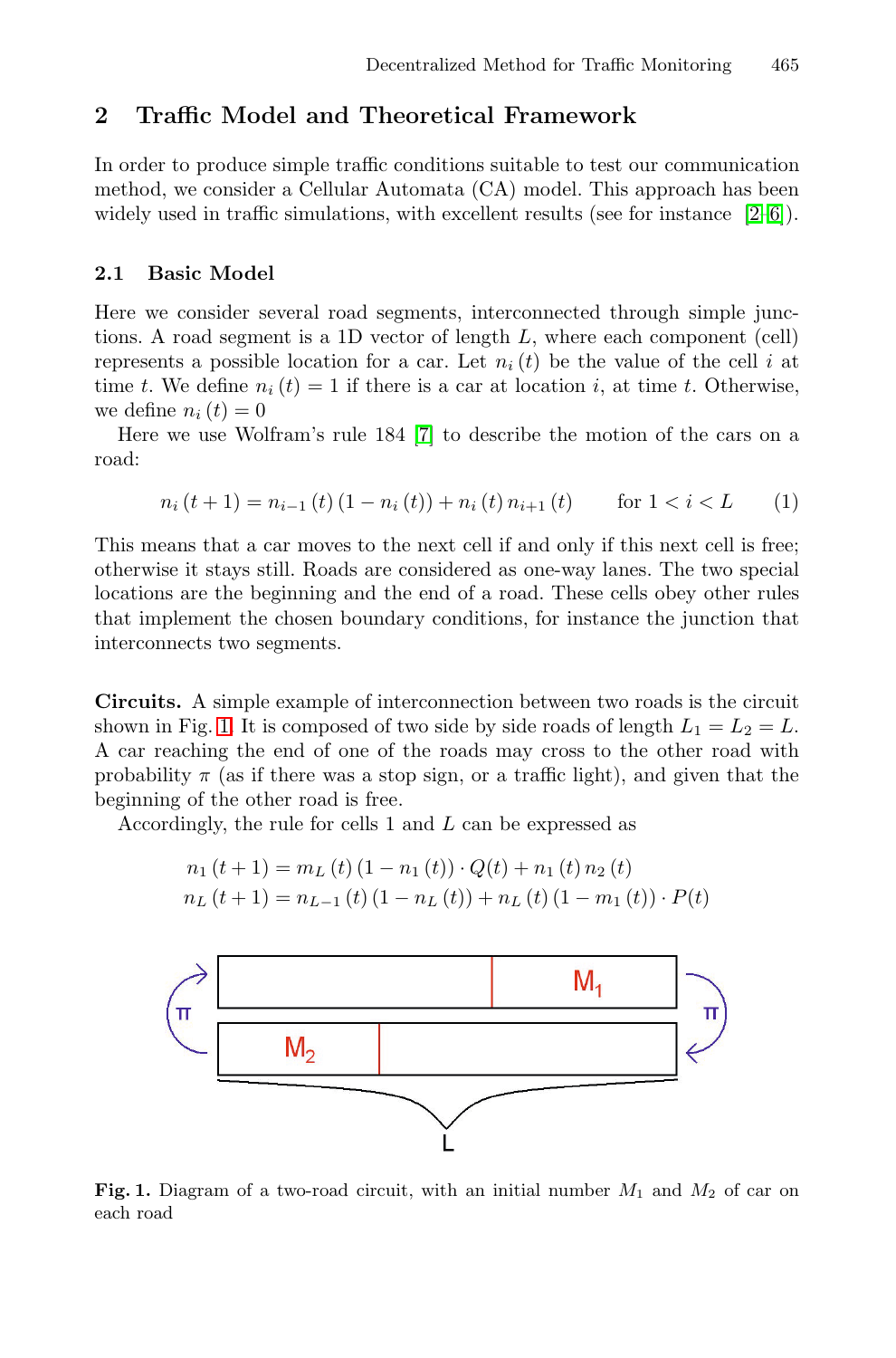

<span id="page-2-0"></span>

**Fig. 2.** Fundamental diagram of traffic, showing the flow J according to the density  $\rho$ 

where  $n_i$  and  $m_i$  denote the occupation numbers of the first and second roads, respectively. The quantities  $P(t)$  and  $Q(t)$  are Boolean random variables which are 1 with probability  $\pi$ . The equations for  $m_1$  and  $m_L$  are obtained by symmetry.

**Occupation Density of a Cell.** On a road segment, the car density  $\rho_i(t)$  on cell *i* is defined as  $\langle n_i(t) \rangle$ , the average of  $n_i$  (over time or space). We can write an evolution equation for  $\rho_i(t)$  by taking the average of eq. (1):

$$
\rho_i(t+1) = \rho_{i-1}(t) - \langle n_{i-1}(t) n_i(t) \rangle + \langle n_i(t) n_{i+1}(t) \rangle.
$$
 (2)

Note that  $\langle n_i(t) n_{i+1}(t) \rangle \neq \rho_i(t) \rho_{i+1}(t)$  in general, because  $n_i(t)$  and  $n_{i+1}(t)$ are highly correlated.

**Fundamental Diagram of Traffic.** The traffic flow  $J(t)$  in a road segment is defined as  $J(t) = \rho(t) v(t)$ , with v the average speed of the cars on that section. In a steady state, the flow obeys the *fundamental diagram of traffic* shown in Fig. 2 (see for instance [2] for a detailed calculation).

This diagram shows that for a given flow  $J_0$ , two different pairs of values  $(\rho^1, v^1)$  $(\rho^1, v^1)$  $(\rho^1, v^1)$  and  $(\rho^2, v^2)$  are possible:  $J_0 = \rho^1 v^1 = \rho^2 v^2$ , with the constraints  $\rho^1 < \frac{1}{2} < \rho^2$  and  $\rho^1 + \rho^2 = 1$ .

This means that a road with flow  $J_0$  $J_0$  may be separated into two zones, a lowdensity zone (a free moving zone where the density will be  $\rho^1$ ), and a high-density zone (a queue of cars, where the density will be  $\rho^2$ ).

#### **2.2 Theoretical Description**

**Queue Length.** Fig. 3 illustrates the typical density  $\rho_i$  at each cell  $\{1, ..., L\}$ of one section of the two-road circuit shown in Fig. 1. This figure shows that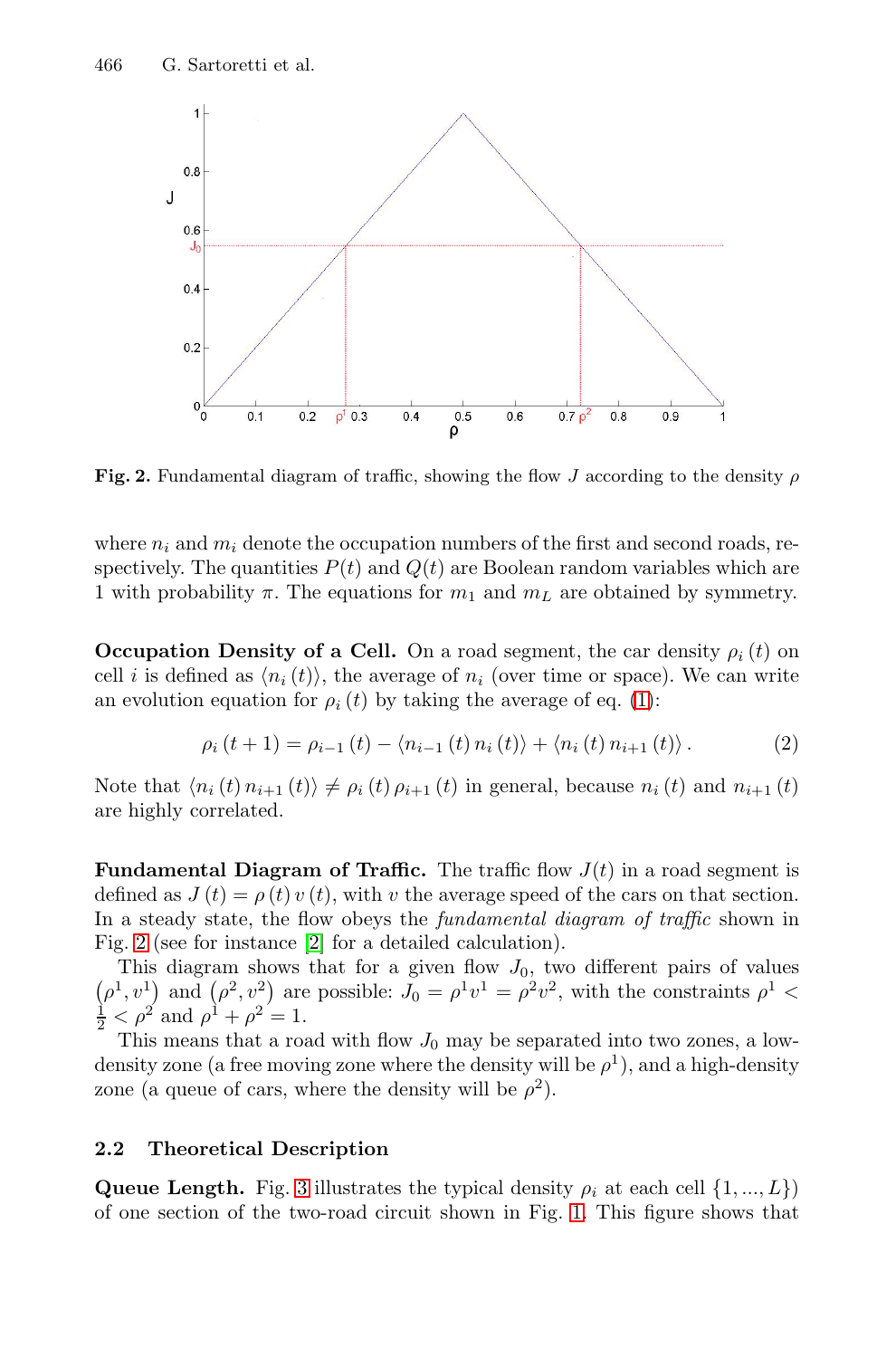<span id="page-3-0"></span>

<span id="page-3-1"></span>**Fig. 3.** Density plots for a road of length  $L = 10$ , averaged over 128 successive time iterations at different time of evolution. As we can see, the length of the queue can vary over time.

the queue length varies over time. In this section, we [p](#page-2-0)ropose an analytical description of this behavior.

In a steady state, we can rewrite eq. (1) as

<span id="page-3-2"></span>
$$
\rho_i = \rho_{i-1} - \langle n_{i-1} n_i \rangle + \langle n_i n_{i+1} \rangle, \tag{3}
$$

In a steady state, the traffic flow  $J$  is constant. Therefore the density has two possible values p and  $q = 1 - p$ , as discussed above. Let us assume boundary conditio[ns](#page-3-1) such that  $\rho_1 = p$  $\rho_1 = p$  $\rho_1 = p$  and  $\rho_L = q = 1 - p$ , with  $p < \frac{1}{2}$ . Then, eq. (2) is obeyed if

$$
\rho_i = \begin{cases} p \text{ if } i \le k \\ q \text{ if } i > k \end{cases} \qquad \forall k \in \{1, 2, ..., L\}.
$$
 (4)

This condition means that there is a change in the car density at a cell k along the road. This is interpreted as the presence of a queue that starts at position k.

We can check that eq. (4) obeys eq. (2) by computing the value of  $\langle n_{i-1}n_i \rangle$ and  $\langle n_i n_{i+1} \rangle$ . Let us consider the region where  $i \leq k$ , the low-density region. Since  $\rho < \frac{1}{2}$ , the cases where  $(n_i, n_{i+1}) = (1, 1)$  is impossible in the long run, as there is always enough space to let a free cell between two following cars. In such a case, we can only have  $n_i n_{i+1} = 0$ , so that

$$
\langle n_i n_{i+1} \rangle = 0 \quad \text{if } \rho_i = p < \frac{1}{2} \tag{5}
$$

In the high-density region,  $i>k$ , where  $\rho_i = q = 1 - p > \frac{1}{2}$ , we cannot have  $(n_i, n_{i+1}) = (0, 0)$  in the long run. The number of cars is too high to allow such configuration, and only the  $(1, 0)$ ,  $(0, 1)$  and  $(1, 1)$  configurations can be observed. Let us denote  $C = L - k$  the number of cells in the region of density q. We define  $c_1 = qC$  the number of cars in this region and  $c_0 = C - c_1$  the number of free cells. Since next to any free cell, there will be a car, there are  $c_0$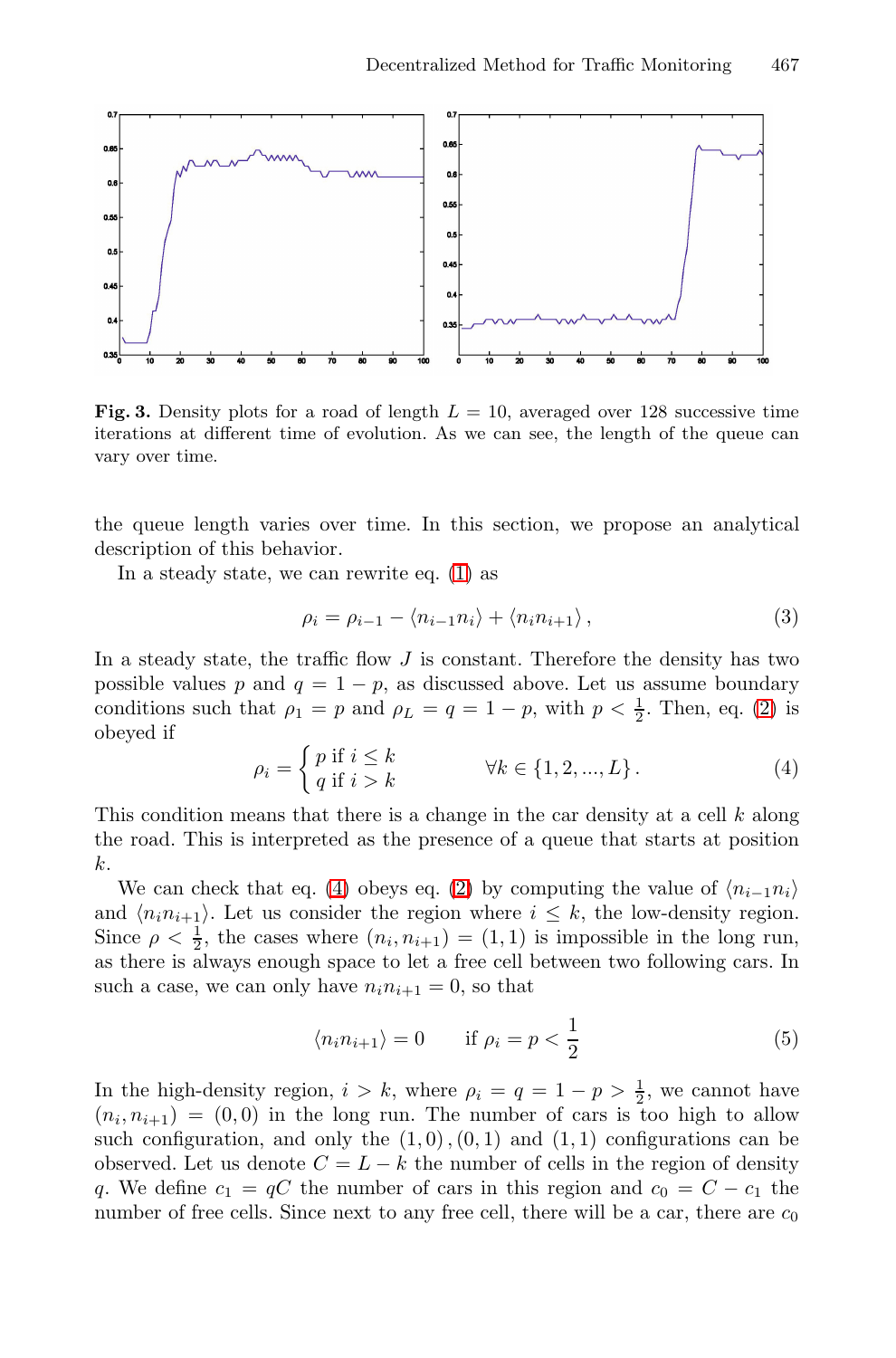<span id="page-4-0"></span>468 G. Sartoretti et al.

times the configuration  $(1, 0)$  and  $c_0$  times the  $(0, 1)$  The total number of pairs in this region being C, we can write the probability of having the  $(0, 1)$  or  $(1, 0)$ configurations as  $2c_0/C = 2(C - c_1)/C = 2 - 2c_1/C = 2 - 2q$ .

Since there is no  $(0, 0)$  configuration, the probability of the configuration  $(1, 1)$ is  $1 - (2 - 2q) = 2q - 1$ . Thus

<span id="page-4-1"></span>
$$
\langle n_i n_{i+1} \rangle = 2q - 1 \qquad \text{if } q > \frac{1}{2}.\tag{6}
$$

Finally, for  $i = k$  $i = k$  $i = k$  $i = k$  we [c](#page-4-0)an [as](#page-4-1)sume that

$$
\langle n_k n_{k+1} \rangle = 0 \tag{7}
$$

This means that at the interface between the two regions, the configuration  $(1, 1)$ is impossible: [if](#page-1-0) this configuration were possible, we should move the break point from k to  $k-1$ , as k would already be in the high-density region. In other word, the cell k at which  $\langle n_k n_{k+1} \rangle$  switches to a non-zero value is defined as the start of the queue. Using eqs. 4,  $(5)$ ,  $(6)$ ,  $(7)$ , it is easy to verify that eq.  $(3)$  is satisfied.

A consequence of this analysis is that the queue can a priori have any length because  $k$  can be any integer between 1 and  $L$ . However, there is a constraint related to the total number of cars. Let  $N$  be the number of car in the upper road of the circuit shown in Fig. 1. Then, we must have  $N = kp + (L-k)q$ . Thus,  $k = (Lq - N)/(q - p)$  and the fluctuation of k are related to the fluctuations of  $N$ . In the two-road circuit,  $N$  is constrained by the maximum number of car  $M_1+M_2$  and the length L of the two road segments: max $(0, M_1+M_2-L) \leq N \leq$  $min(L, M_1 + M_2)$ . As the queue length is a quantity which can potentially vary a lot in our circuit, it is not well suited for testing the capability of our mapping method to estimate the traffic condition. It is better to consider a quantity which is easier to control and which is more stable. A better test is to check whether the cars can accurately estimate the value of  $\pi$ , the probability that a car can cross the last cell of the road.

**Traffic Flow in the Two-Road Circuit.** In our circuit, there is a relation between the densities p and  $q = 1 - p$ , and the value of  $\pi$ , the probability of not being stopped. In a steady state, the flow J must be constant all across the system. At the end of each road,  $J$  is given by the probability  $q$  to have a car times the probability that this car is allowed to continue. This assumes that the first cell of the next segment is always free, which is the case as no two cars can successively enter the low density region from the high density region (there must be a free cell between moving cars). Moreover, from the fundamental diagram, the flow in the low density region is equal to  $p$ . Thus

$$
J = q\pi = p = 1 - q,\tag{8}
$$

from which we conclude that  $\pi = p/q$  and  $p = \frac{\pi}{1+\pi} = 1 - q$ .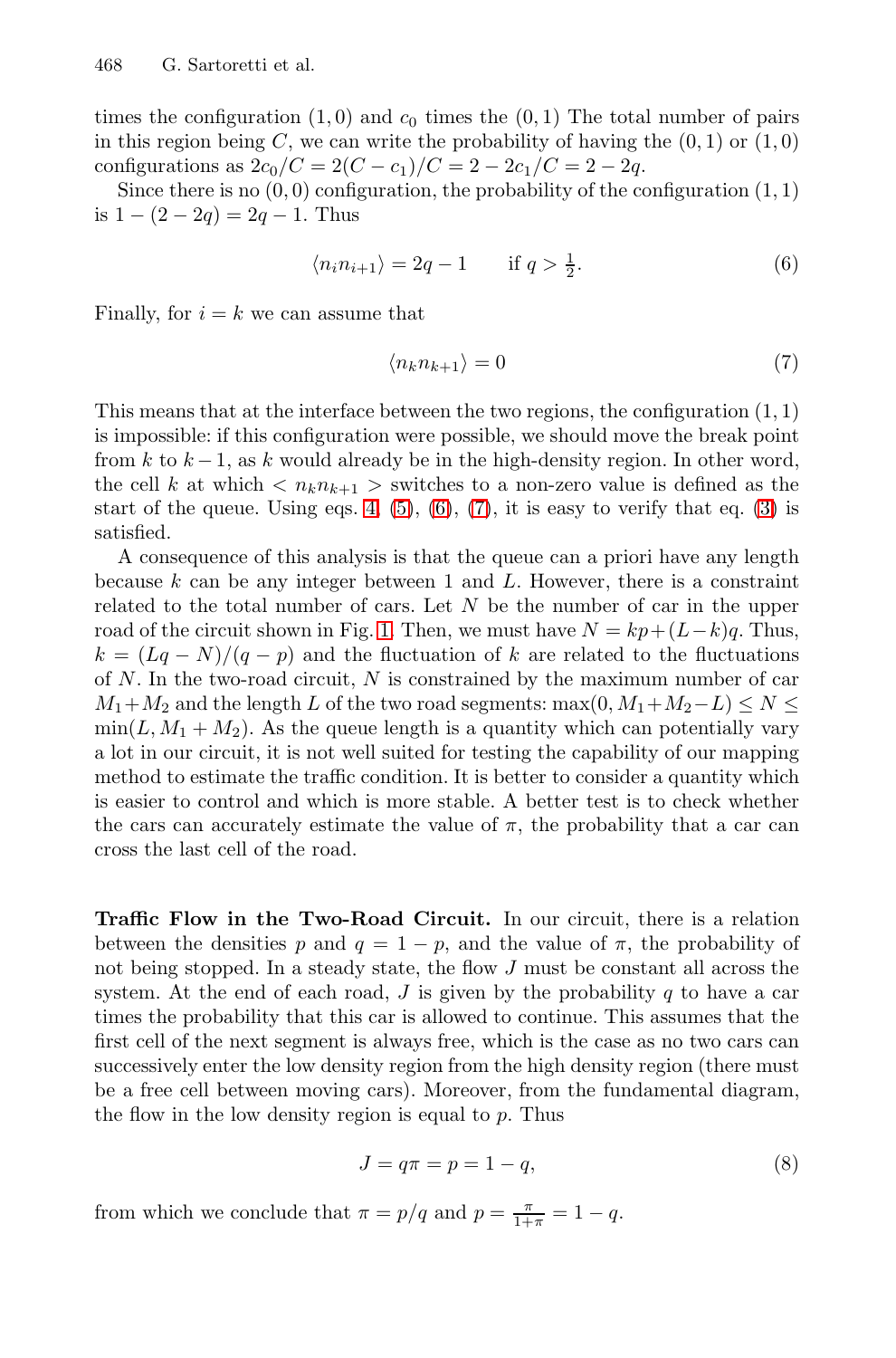# **3 Decentralized Flow Estimation**

We showed in the previous section that for a given flow at steady state, a road is composed of two regions, one with low density  $p$  and the other with high density  $q = 1 - p$ . We have also shown that the flow could be reconstructed when p and q are known. Thus, we could estimate the flow of each road segment, if we can estimate the values of  $p$  and  $q$ . In this section, we present a way to estimate those quantities by a decentralized exchange of information between neighboring cars.

#### **3.1 Global Map**

We call *global map*, the real traffic map that each car will try to estimate. According to our discussion, we can restrict this map to a few cells in the network, those which are enough to predict the traffic flow in each road segment. Here, the map is composed of the measured densities at each road end,  $\hat{\rho}_2$  and  $\hat{\rho}_{L-1}$ . Those densities are computed as the average occupation of the cell during the last 128 iterations:

$$
\hat{\rho}_i(t) = \frac{1}{128} \sum_{k=t-127}^t n_i(k) \tag{9}
$$

The use of a "sliding time window" (of size 128 in our case) to compute the density of a cell, allows us to forget the remote past and to get a dynamic view at traffic evolutions. The size of 128 was chosen for practical implementation reasons, and provides good results as shown in the next section. If the window size is too small, fluctuations will dominate time-stable structures. If it is too large, temporary (but relevant) structures will become undetectable.

#### **3.2 Local Map**

Every car in the model maintains an estimated map of traffic density, termed *local map*. This map is updated at each iteration by direct observations and communications with other cars. Cars can exchange information with neighboring cars. Here, during a single iteration, each car can communicate with at most with 5 other cars, the leading and trailing ones, and the three cars in the opposite lane.

For a street map with  $N_{\text{road}}$  road segments, the local map  $m_v$  of a car  $v \in$  $\{1, 2, ..., M_1 + M_2\}$  at iteration t is a matrix with 128 rows and 2Nroad columns. The rows correspond to the 128 previous time steps and the columns contain the tracked locations (both ends of each road segment). The elements of the map defined as

$$
m_v(i,j) = \begin{cases} 1 & \text{if a car was recorded by } v \text{ at location } j \text{ at time } t - i + 1 \\ 0 & \text{else.} \end{cases}
$$
 (10)

An estimate of the density of each location can be computed by averaging the corresponding column.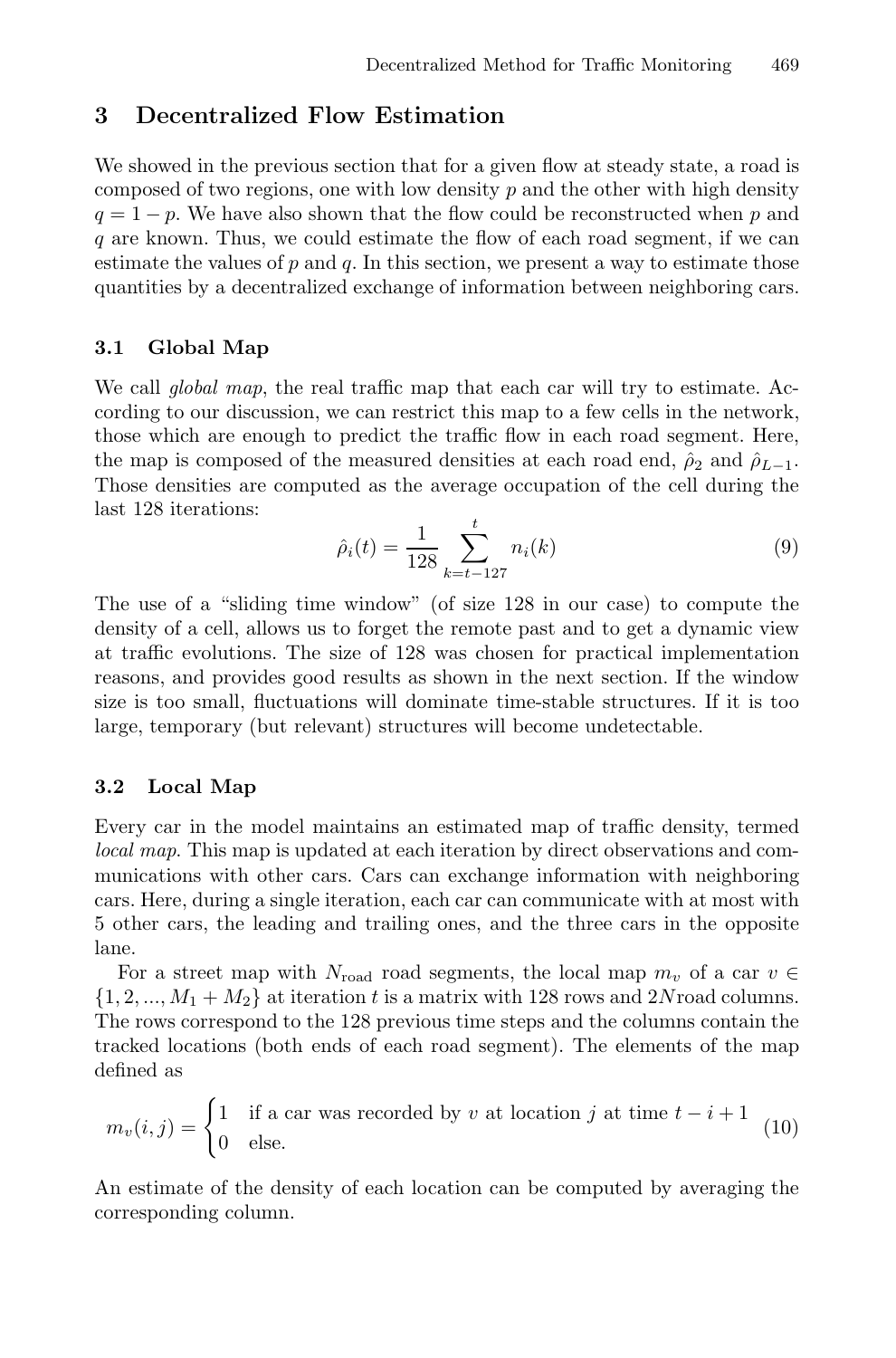470 G. Sartoretti et al.

**Local Map Update.** All cars start with a local map filled with zeroes. At each iteration, they update the map according to the following steps: **(1)** The local map matrix rows are shifted down, eliminating the oldest row. The first row is filled with zeroes. **(2)** Each car adds 1 to the element of the first row corresponding to its current location, if it is a tracked location ( $i = 2$  or  $i = L-1$ ). **(3)** Each car sends its map to each neighboring car and receives maps from them, merging the information into its own local map with an element-wise logical **OR**.

It is easy to see that the logical **OR** of the first 128 lines of the local maps of all the cars in our circuit will produce the global map. Indeed, as all cars only put their own position at each step of the simulation in their local maps, the logical **OR** of all the local maps will give the occupation of each of the cars in the last 128 iterations. The question is whether our car to car communications will [be f](#page-1-1)ast enough to provide an accurate **OR** of all the local maps, and thus the global map.

### **4 Simulation Results**

We present here some preliminary results demonstrating the capability of our decentralized communication method to build a reliable traffic map. Using the circuit defined in Sec. 2.1, we ran several simulations using road segments with a length of  $L = 60$  cells initialized with  $M_1 = M_2 = 30$  cars per road segment placed in a queue at the end. One car is chosen at random as the reference car. After 12L iterations of traffic update, allowing us to reach a steady state, the cars start updating their local maps and exchanging information as explained above.



**Fig. 4.** Estimation of  $\hat{\pi}$  in a circuit with  $\pi = 0.2$ . The solid line corresponds to the local map and the dashed line to the global map. Increasing the memory length from 128 to 1024 would smooth out the variations and give a more accurate prediction of  $\pi$ .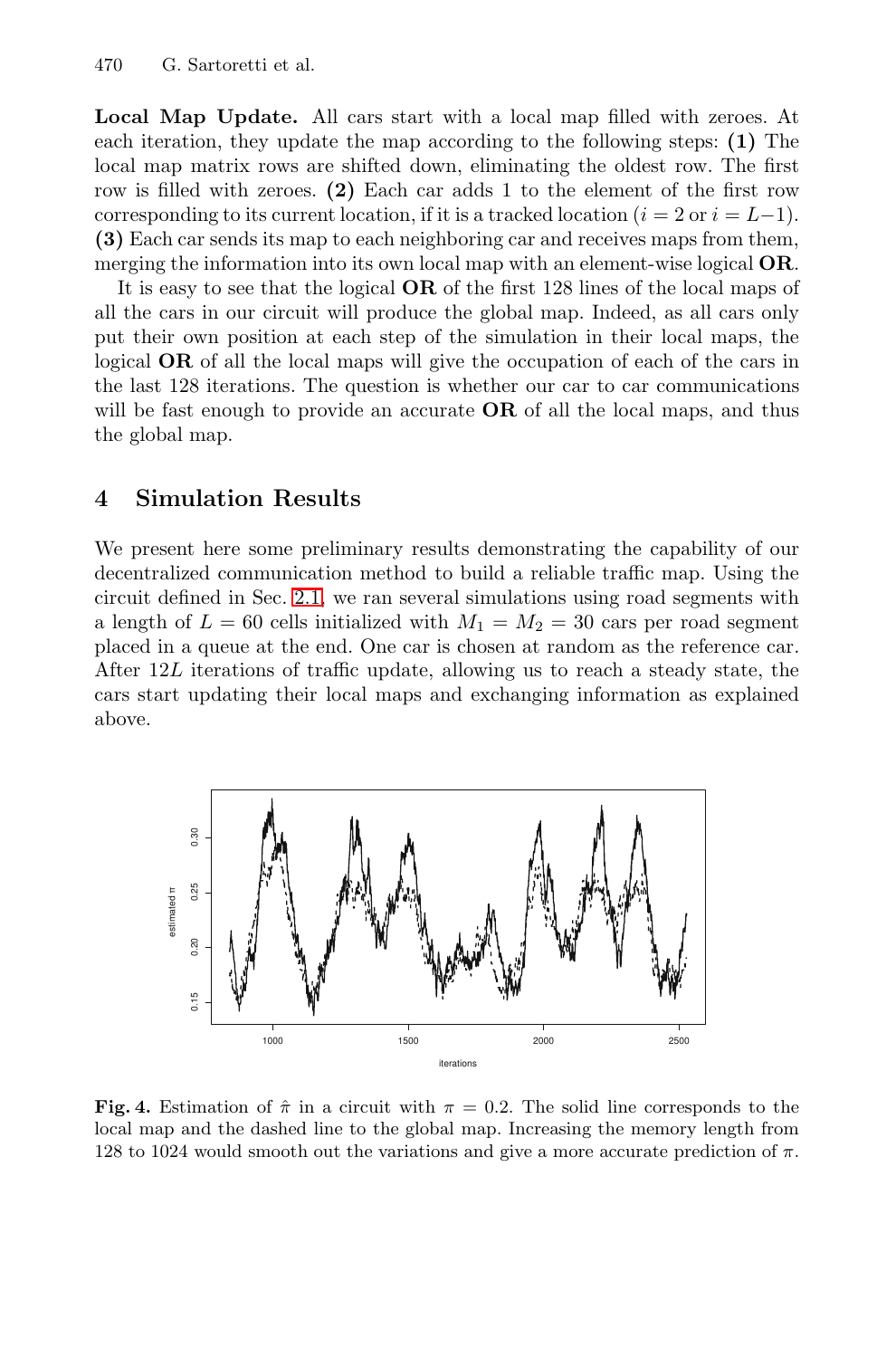In this simulation we study how well the test car can estimate the probability  $\pi = p/q$  (see eq. (8)) that a car is not stopped at the end of a segment. The estimate value  $\hat{\pi}$  is computed as

$$
\hat{\pi}(t) = \frac{\hat{\rho}_2(t)}{\hat{\rho}_{L-1}(t)}\tag{11}
$$

This value is then compared with the value obtained from the global map using the same procedure, as well as the exact value of  $\pi$  used in the simulation. We consider here two situations: (i) a circuit where  $\pi$  is constant in time; (ii) a circuit where the value of  $\pi$  varies suddenly.



<span id="page-7-0"></span>(a) Case with  $\pi = 0.9$  when  $t \le 1320$  and  $pi = 0.1$  for  $t > 1320$ 



(b) Case with  $\pi = 0.1$  when  $t \le 1320$  and  $\pi = 0.9$  for  $t > 1320$ 

Fig. 5. Value of  $\hat{\pi}$  computed from the local map (continuous line) and from the global map (dashed line)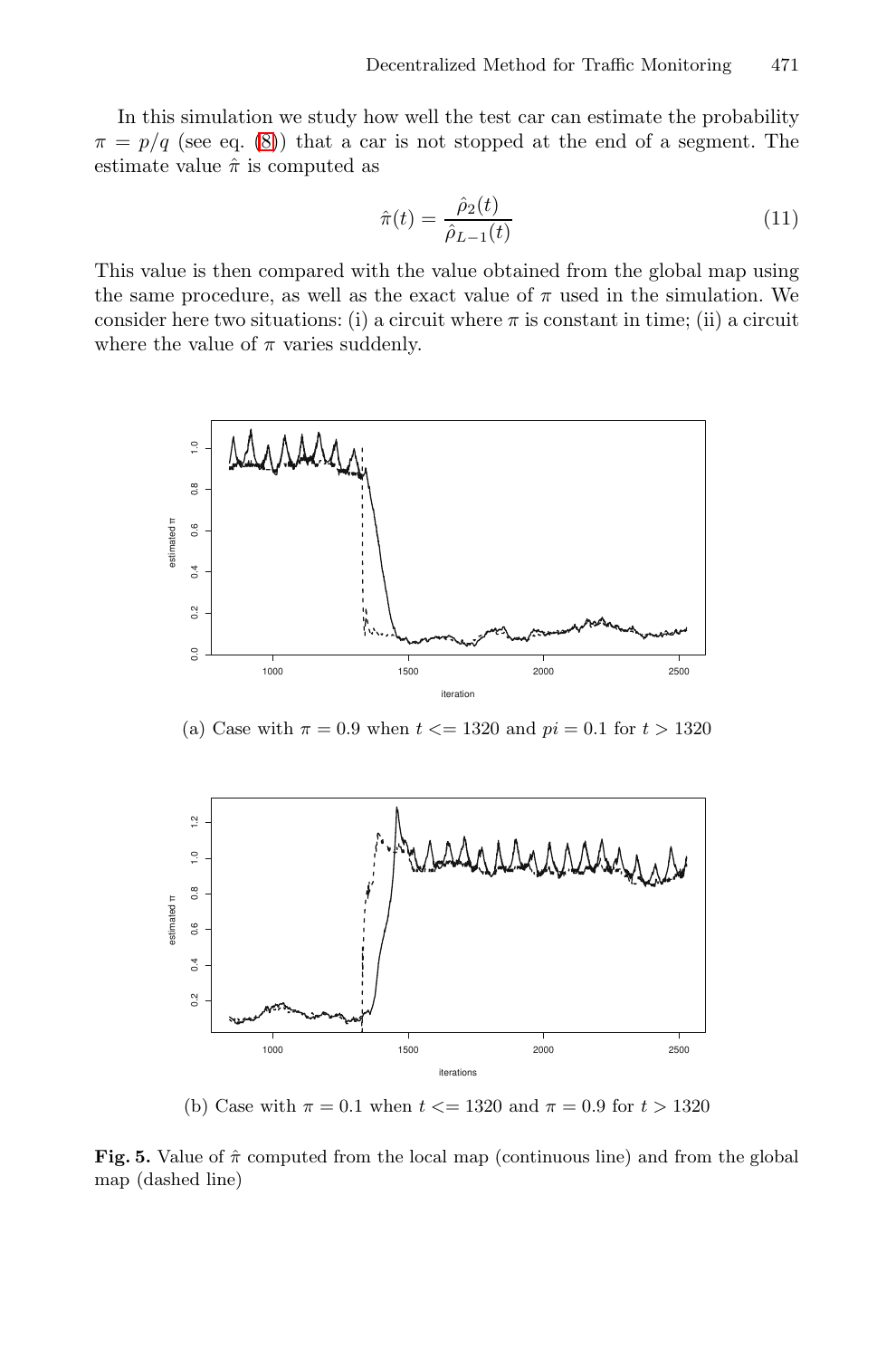472 G. Sartoretti et al.

#### **4.1 Constant Flow**

Here we analyze a circuit with  $\pi = 0.2$ , once then a steady flow has settled. In Fig. 4 we compare the value of  $\pi$  computed from the local map of the test car and that computed from the global map. As we can see, the measured values stay around the actual value of  $\pi$  for both cases. Variations, reflecting the intrinsic fluctuations of traffic and the limited lenght of the memory, are visible in both maps, though more pronounced on the local one, due to its incomplete information.

### **4.2 Flow with Abrupt Transition**

In the previous experiment, we have seen than the local map converges rather well to the global map in a steady state. It is also important to see if the system is able to detect in a reasonable time a sudden change in the traffic flow. These changes can arise in real situations, for instance a when a car accident occurs and until the wrec[ked ca](#page-7-0)rs are removed.

To test this situation, we have run a simulation where the value of  $\pi$  starts at 0.9 and then decreases to 0.1 after 1320 iterations. We can see in Fig. 5(a) that the global map responds immediately to the change whereas the local map re-adjust more slowly. It matches the global estimation in about 200 iterations.

We also performed the reverse experiment, i.e. increasing the value of  $\pi$  during simulation. Here  $\pi$  starts at 0.1 and increases abruptly to 0.9 after 1320 iterations. Again, the local map matches the global with a delay of about 200 iterations. Results are shown in Fig. 5(b).

### **5 Discussion**

We have proposed a decentralized method allowing the cars traversing a road network to build an estimate of the traffic situation, by exchanging local and anonymous information.

We also showed that, in a simple CA model, the traffic conditions in a simple circuit can be described with only the knowledge of the car densities at the extremities of the road segments. Within this framework, we have tested the capability of the car to predict the global traffic conditions. The method is robust enough to detect flow variations caused by traffic accidents.

The method is very economic in terms of used memory, since only  $2 \times 128$  bits per road segment are stored. A local map for the whole Borough of Manhattan in New-York city could then be stored in less than 150 kB (11 avenues, 220 streets, and two lanes per road segment give us  $11 \times 220 \times 2 \times 2 \times 128$  bits). The computational cost is also very low: (i) most of the operations are element-wise and thus may run in parallel; (ii) bitwise **OR** operations are executed as a single instruction in all current processors.

In the current model of communication, we restrict communication with nearest neighbor cars and thus the information is propagated at the same speed than